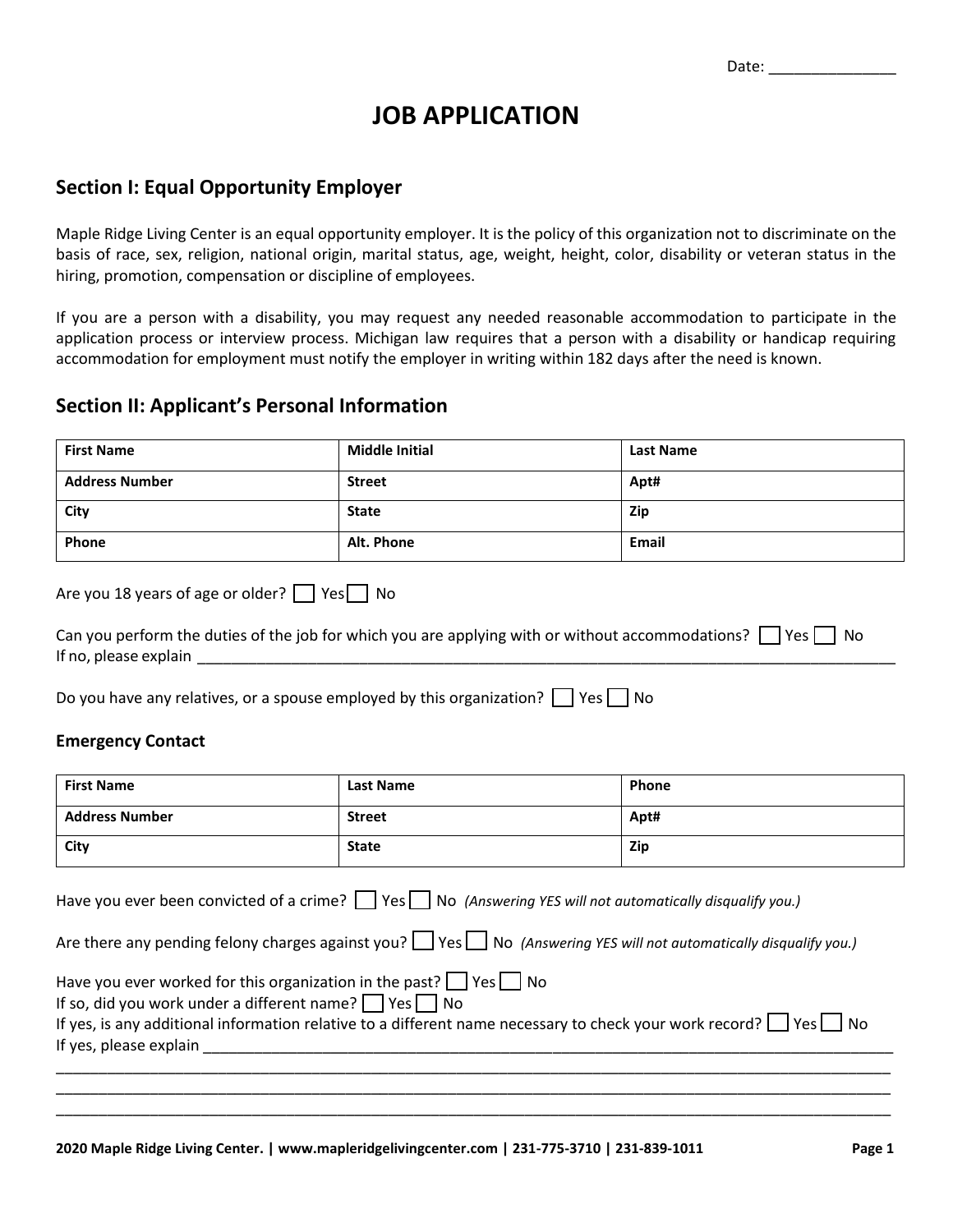Do you have a valid driver's license, if the position you are applying for requires you to drive while on duty?  $\Box$  Yes  $\Box$  No

# **Section III: Availability and Interests in Work**

| For which position are you applying?                                                                                                                                                                                                                                                                                                                                                                           |
|----------------------------------------------------------------------------------------------------------------------------------------------------------------------------------------------------------------------------------------------------------------------------------------------------------------------------------------------------------------------------------------------------------------|
| Have you been given a job description for the position? $\Box$ Yes $\Box$ No<br>Are you interested in:   Full-Time Part-Time                                                                                                                                                                                                                                                                                   |
| <b>MONDAY</b><br>Afternoon<br>On which days are you available for work?<br>Morning<br>Evening<br>TUESDAY<br>Morning<br>Afternoon<br>Evening<br>WEDNESDAY<br>Morning<br>Evening<br>Afternoon<br><b>THURSDAY</b><br>Morning<br>Afternoon<br>Evening<br>FRIDAY<br>Morning<br>Afternoon<br>Evening<br>SATURDAY<br><b>Morning</b><br>Afternoon<br>Evening<br>SUNDAY<br>Afternoon<br>Morning <sup>1</sup><br>Evening |
| On what date are you available to begin work?                                                                                                                                                                                                                                                                                                                                                                  |

## **Section IV: Education**

| <b>School</b>                                                                                                   | <b>City</b> | <b>State</b> |
|-----------------------------------------------------------------------------------------------------------------|-------------|--------------|
|                                                                                                                 |             |              |
| Did you graduate? $\Box$ Yes $\Box$ No                                                                          |             |              |
| College                                                                                                         |             |              |
| <b>School</b>                                                                                                   | <b>City</b> | <b>State</b> |
|                                                                                                                 |             |              |
|                                                                                                                 |             |              |
|                                                                                                                 |             |              |
|                                                                                                                 |             |              |
|                                                                                                                 |             |              |
| Did you graduate? Pes No<br>If Yes, what degree(s) did you obtain?<br><b>Business or Trade School</b><br>School | <b>City</b> | <b>State</b> |
|                                                                                                                 |             |              |
|                                                                                                                 |             |              |
| Did you graduate? Ves No<br>If Yes, what degree(s) did you obtain? _____                                        |             |              |
|                                                                                                                 |             |              |
| <b>Professional School</b>                                                                                      |             |              |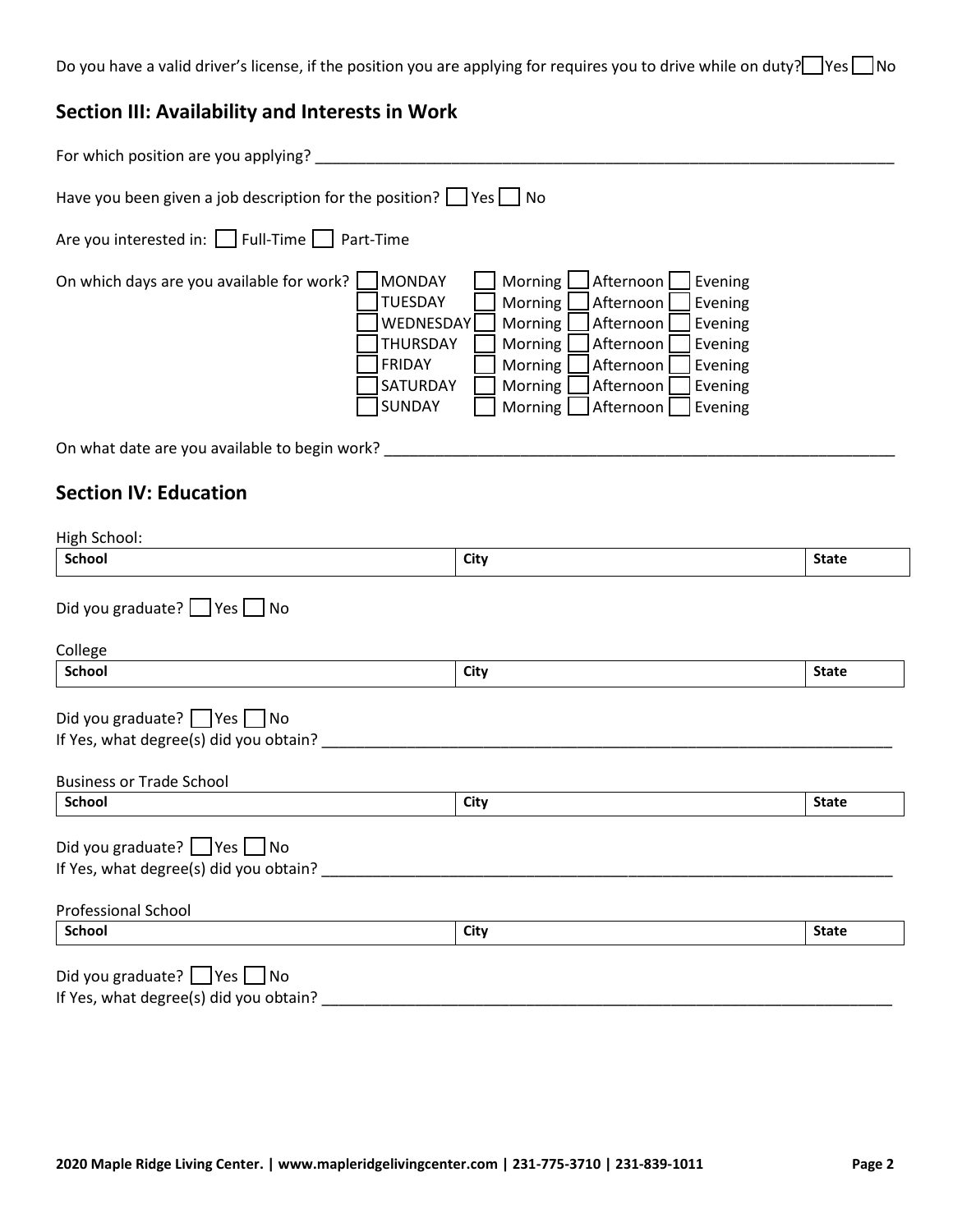# **Section V: Employment History** *(please start with the most recent employer)*

| Company                                                           |                                                                                                                                                                                                                                                                                                                    | Phone                     |       |              |     |
|-------------------------------------------------------------------|--------------------------------------------------------------------------------------------------------------------------------------------------------------------------------------------------------------------------------------------------------------------------------------------------------------------|---------------------------|-------|--------------|-----|
| <b>Address</b>                                                    |                                                                                                                                                                                                                                                                                                                    | City                      |       | <b>State</b> | Zip |
| <b>Position/Title</b>                                             |                                                                                                                                                                                                                                                                                                                    | <b>Name of Supervisor</b> |       |              |     |
| Start Date (mo/yr)<br><b>Starting Pay:</b>                        | End Date (mo/yr)<br>Ending pay:                                                                                                                                                                                                                                                                                    |                           |       |              |     |
| Reason for leaving:                                               |                                                                                                                                                                                                                                                                                                                    |                           |       |              |     |
| Company                                                           |                                                                                                                                                                                                                                                                                                                    |                           | Phone |              |     |
| <b>Address</b>                                                    |                                                                                                                                                                                                                                                                                                                    | City                      |       | <b>State</b> | Zip |
| <b>Position/Title</b>                                             |                                                                                                                                                                                                                                                                                                                    | <b>Name of Supervisor</b> |       |              |     |
| Start Date (mo/yr)<br><b>Starting Pay:</b><br>Reason for leaving: | End Date (mo/yr)<br>Ending pay:                                                                                                                                                                                                                                                                                    |                           |       |              |     |
| Company                                                           |                                                                                                                                                                                                                                                                                                                    |                           | Phone |              |     |
| <b>Address</b>                                                    |                                                                                                                                                                                                                                                                                                                    | City                      |       | <b>State</b> | Zip |
| <b>Position/Title</b>                                             |                                                                                                                                                                                                                                                                                                                    | <b>Name of Supervisor</b> |       |              |     |
| Start Date (mo/yr)<br><b>Starting Pay:</b>                        | End Date (mo/yr)<br>Ending pay:                                                                                                                                                                                                                                                                                    |                           |       |              |     |
| Reason for leaving:                                               |                                                                                                                                                                                                                                                                                                                    |                           |       |              |     |
|                                                                   | May we contact your current supervisor or manager? $\Box$ Yes $\Box$ No                                                                                                                                                                                                                                            |                           |       |              |     |
| If Yes, who should we call?                                       |                                                                                                                                                                                                                                                                                                                    |                           |       |              |     |
| <b>Name</b>                                                       |                                                                                                                                                                                                                                                                                                                    | <b>Title</b>              |       | Phone        |     |
|                                                                   | Have any of your previous employers served individuals funded through Community Mental Health (CMH)? Pes $\Box$ No<br>If Yes, may we contact the employers and CMH entities that you listed to determine whether you have ever had a<br>recipient rights violation substantiated against you? $\Box$ Yes $\Box$ No |                           |       |              |     |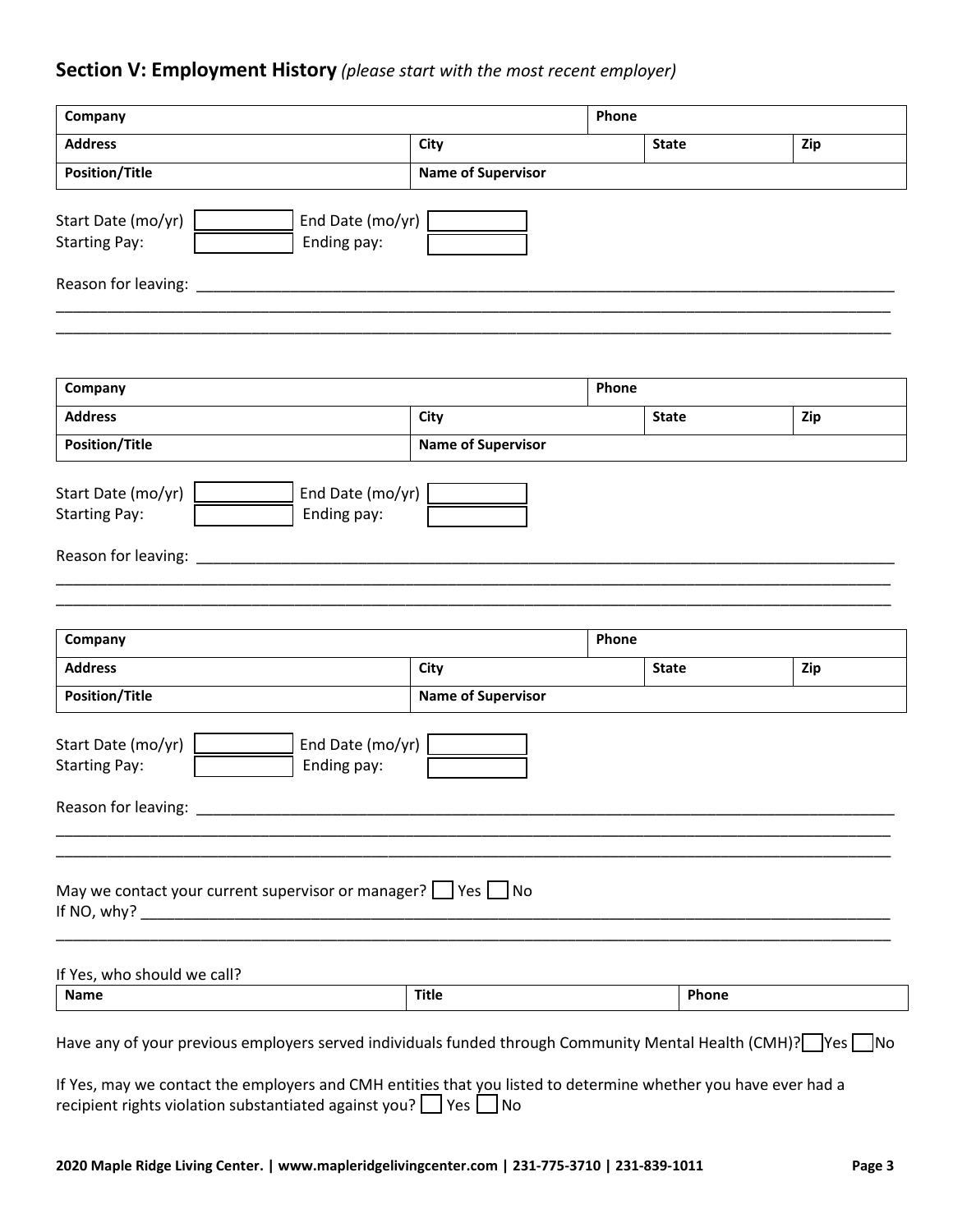## **Section VI: References**

Give the names of two **personal** references from people not related to you, whom you may have known for at least one year.

| Name:          | Phone      | <b>Years Known</b> |
|----------------|------------|--------------------|
| <b>Address</b> | City/State | <b>Zip</b>         |
|                |            |                    |

| Name:          | Phone      | <b>Years Known</b> |
|----------------|------------|--------------------|
| <b>Address</b> | City/State | <b>Zip</b>         |

Give the names of two **professional** references whether a supervisor, manager, administrator or executive director, for whom you may have worked with.

| Name:          | Phone      | <b>Years Known</b> |
|----------------|------------|--------------------|
| <b>Address</b> | City/State | <b>Zip</b>         |

| Name:          | Phone      | Years Known |
|----------------|------------|-------------|
| <b>Address</b> | City/State | <b>Zip</b>  |

Section VII: Professional License, Certifications and Credentials

| Do you have any of the following licenses or certifications?                                                                    |
|---------------------------------------------------------------------------------------------------------------------------------|
| Certified Nurses Aid $\Box$ Yes $\Box$ No If Yes, license number<br>Nursing License $\Box$ Yes $\Box$ No If Yes, license number |
| Other job-related license, certifications or credentials? $\Box$ Yes $\Box$ No<br>If Yes, please provide details:               |

\_\_\_\_\_\_\_\_\_\_\_\_\_\_\_\_\_\_\_\_\_\_\_\_\_\_\_\_\_\_\_\_\_\_\_\_\_\_\_\_\_\_\_\_\_\_\_\_\_\_\_\_\_\_\_\_\_\_\_\_\_\_\_\_\_\_\_\_\_\_\_\_\_\_\_\_\_\_\_\_\_\_\_\_\_\_\_\_\_\_\_\_\_\_\_\_\_\_

## **Section VIII: Consent**

I hereby give you my permission to contact employers, references, and educational licensing, credentialing and certification institutions to verify my information. I hereby release Maple Ridge Living Center and the referenced organizations, reference persons and employers from all claims, liability and damages that may result from furnishing this information to you. I consent to releasing any information related to my job performance which is documented in my personal file(s). In the event that a prior employer or other organization is obligated to provide any written notice to me regarding this disclosure of information to Maple Ridge Living Center, I hereby waive that obligation and expect no written notice of disclosure of my personal information.

I also understand that because of the nature of my job and licensing requirements, I hereby consent to the release of this application or portions of this application to representatives of the Department of Human Services, Department of Community Health, local community mental health entities or other governmental agencies or private agencies, for all licensing or investigatory purposes and to verify information I have listed in this job application.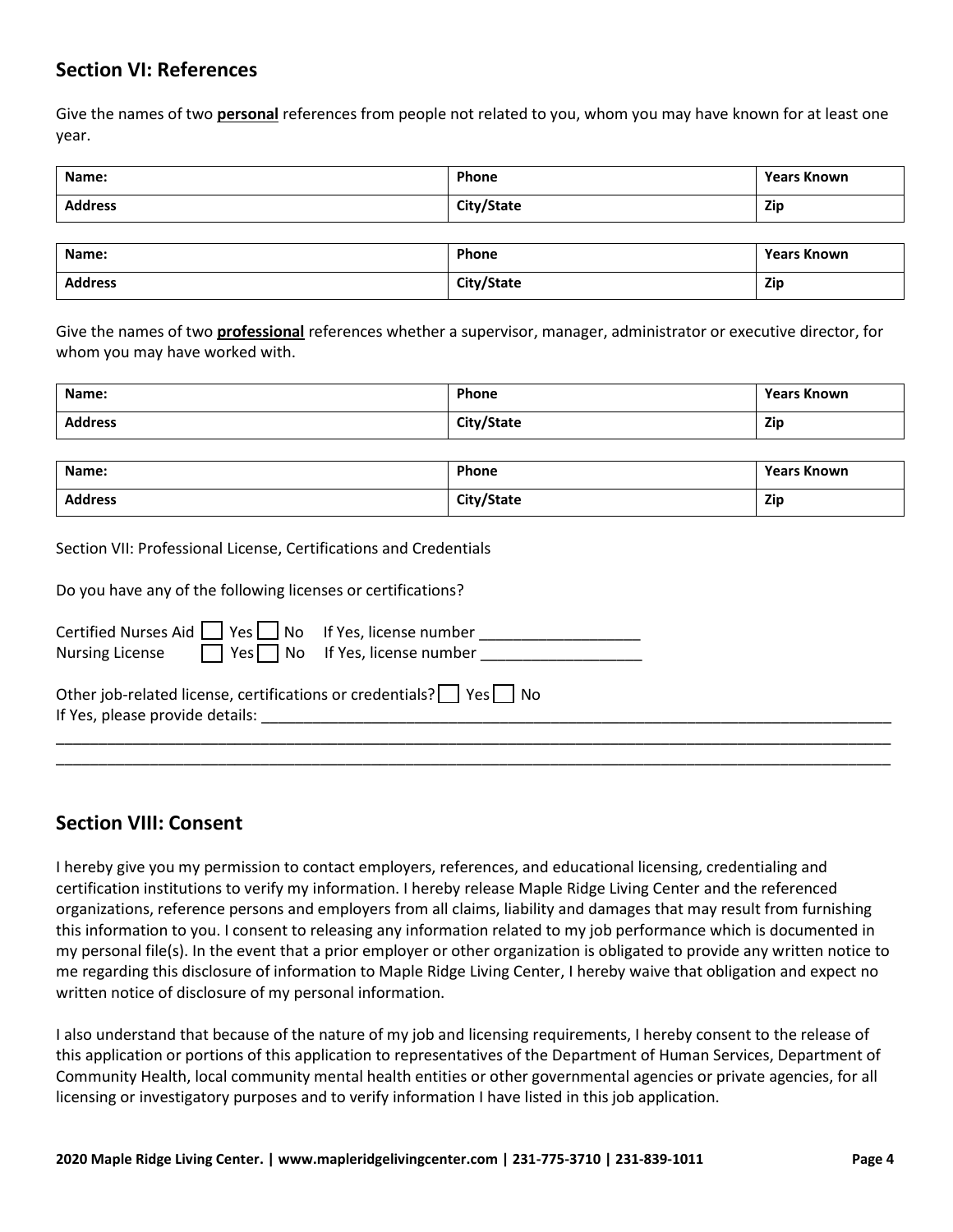I hereby release Maple Ridge Living Center, the Department of Human Services, Department of Community Health, local community mental health entities and other governmental agencies or private agencies from all claims, liability and damages that may result from furnishing the information to you.

I further specifically waive written notice and agree to the divulging of any disciplinary reports, letters of reprimand or other disciplinary action by all prior employers, and hereby release any prior employer from all claims, liability and damages that may result from furnishing the information to you.

\_\_\_\_\_\_\_\_\_\_\_\_\_\_\_\_\_\_\_\_\_\_\_\_\_\_\_\_\_\_\_\_\_\_\_\_\_\_\_\_\_\_\_\_\_\_\_\_\_\_\_\_\_\_\_\_\_\_\_\_\_\_\_\_\_\_\_\_\_\_\_\_ \_\_\_\_\_\_\_\_\_\_\_\_\_\_\_\_\_\_\_\_\_\_

Applicant Signature Date Date of the Date of the Date of the Date of the Date of the Date of the Date of the Date of the Date of the Date of the Date of the Date of the Date of the Date of the Date of the Date of the Date

I certify that all the information provided on this application is true, complete and correct.

I further understand and agree that any falsification, misrepresentation or omission of fact on this application or in any interviews or pre-employment process are grounds for disqualification for consideration for employment, or termination of employment, if the discover is made after employment begins.

Applicant Signature Date Date of the Date of the Date of the Date of the Date of the Date of the Date of the D

# **Section IX: At-Will Status**

In consideration of my employment, I agree to conform to the policies, rules and regulations of Maple Ridge Living Center. I understand and agree that my employment and compensation are for no definite period and may, regardless of the time and manner of my wages or salary, be terminated at-will with or without cause and with or without notice at any time, at the sole discretion of Maple Ridge Living Center, or myself.

\_\_\_\_\_\_\_\_\_\_\_\_\_\_\_\_\_\_\_\_\_\_\_\_\_\_\_\_\_\_\_\_\_\_\_\_\_\_\_\_\_\_\_\_\_\_\_\_\_\_\_\_\_\_\_\_\_\_\_\_\_\_\_\_\_\_\_\_\_\_\_\_ \_\_\_\_\_\_\_\_\_\_\_\_\_\_\_\_\_\_\_\_\_\_

Applicant Signature Date Date of the Date of the Date of the Date of the Date of the Date of the Date of the Date of the Date of the Date of the Date of the Date of the Date of the Date of the Date of the Date of the Date

*This application will be kept current for 12 months. You need to complete another application to be reconsidered after this date.*

\_\_\_\_\_\_\_\_\_\_\_\_\_\_\_\_\_\_\_\_\_\_\_\_\_\_\_\_\_\_\_\_\_\_\_\_\_\_\_\_\_\_\_\_\_\_\_\_\_\_\_\_\_\_\_\_\_\_\_\_\_\_\_\_\_\_\_\_\_\_\_\_ \_\_\_\_\_\_\_\_\_\_\_\_\_\_\_\_\_\_\_\_\_\_